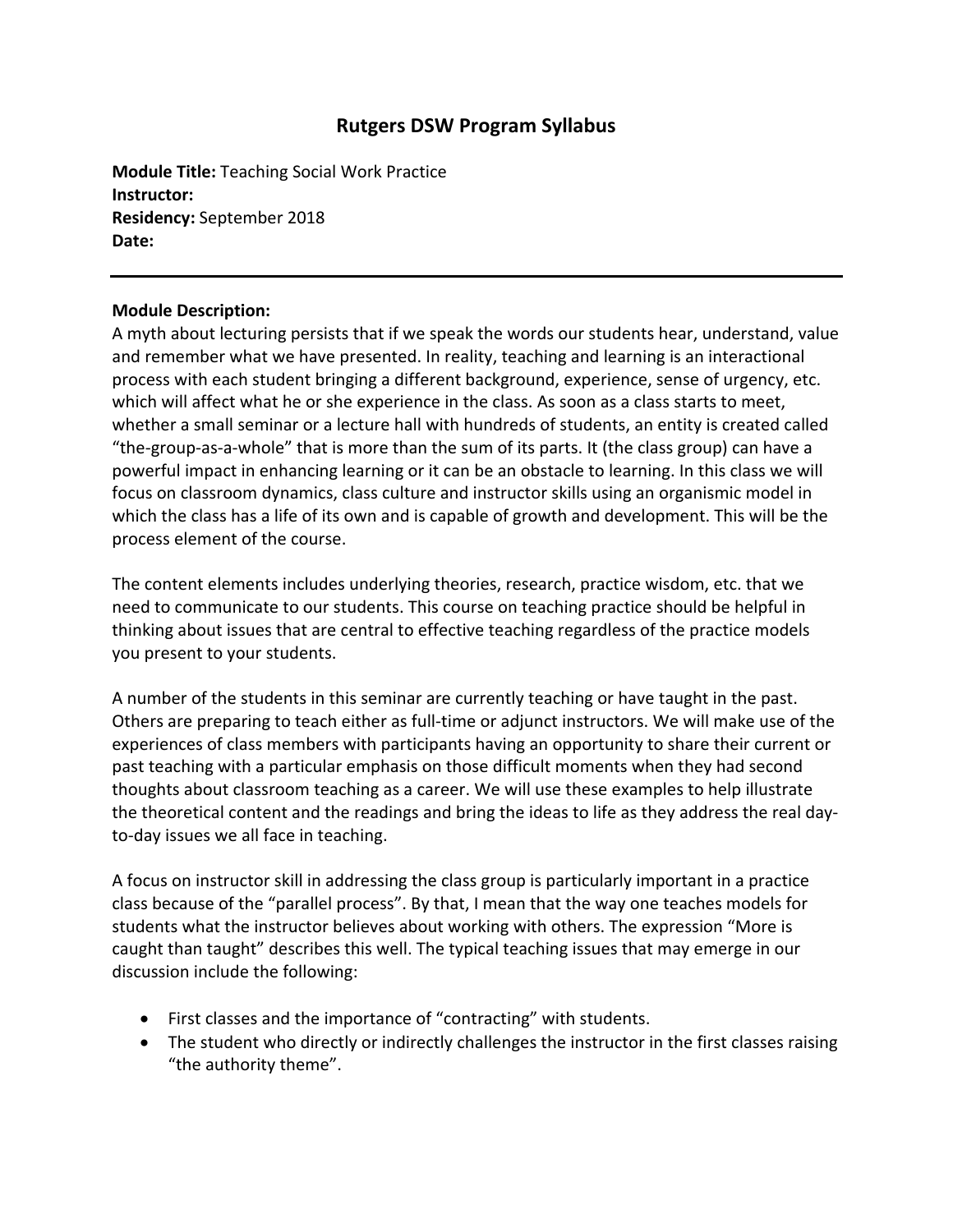- The issues when teaching very inexperienced students as well as teaching students with significant work experience (even more than you).
- How to create a safe culture for work in the class for discussions of taboo subjects dealing with, for example, race, gender, sexual orientation, religious beliefs, etc.
- How to emphasize mutual aid in a class so that students can learn from each other as well as the instructor.
- How to deal with individual students such as a monopolizer, silent members, defensive students, etc.
- How to help the students "own" the class so that they feel they are part of the learning process.

## **Module Objectives:**

- To develop the ability to "see" the class group as a whole.
- To understand the dynamics of first classes and the skills required to make an effective start.
- To understand the classroom dynamics related to the "authority theme" (class and instructor) as well as the "intimacy them" (students dealing with each other).
- To be able to understand and apply group and learning theorists to classroom teaching.
- To be able to openly address "inter‐cultural issues" (e.g., white teacher with students of color) as well as "intra‐cultural issues" (e.g., gay teacher with a gay student).
- To understand the steps needed to create a "culture for work" in which students are free to say what they really think and feel rather than what they think they are supposed to say.
- To understand and address the interaction between content and process and to reject the false dichotomy between the two.

### **Required Readings:**

1. Shulman, L. (2016). The Skills of Helping Individuals, Families, Groups and Communities,  $8<sup>th</sup>$  edition. Cengage Publishers (A link will be provided to download an electronic copy).

Chapter 13 – Working with the Individual and the Group.

### **Journal Articles:**

## **Select at least one for the pre‐class reading and cite it in the pre‐class assignment.**

- 2. Holley, L. C. & Steiner, S. (2005). Safe space: Student perspectives on classroom environment. *Journal of Teaching in Social Work*, 41(1) 49‐64.
- 3. Shulman, L. (1987). The hidden group in the classroom. *Journal of Teaching in Social Work*. 1(2), 3‐31.
- 4. Shulman, L. (2016). Shifting the Social Work Practice Paradigm: The Contribution of the